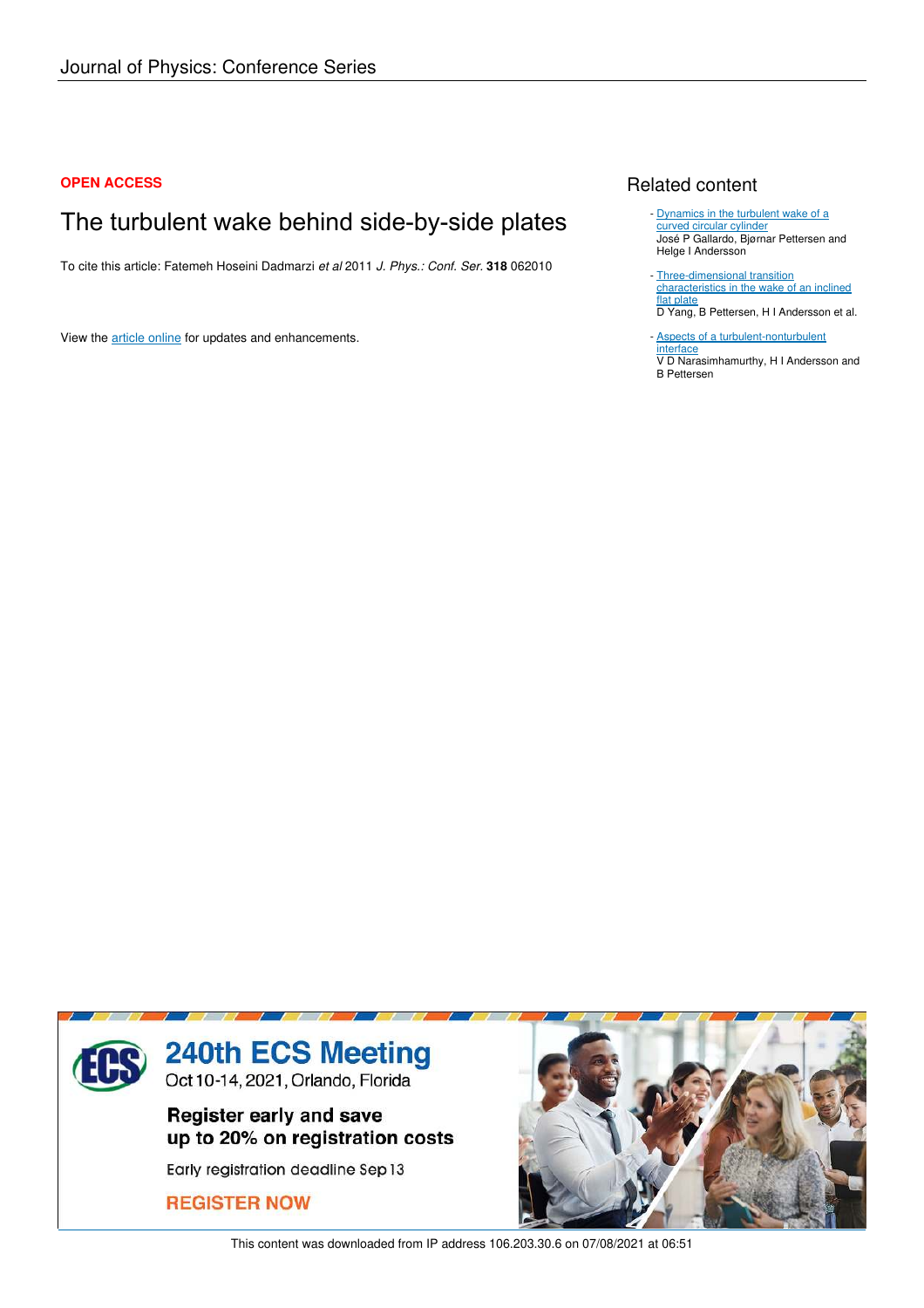## The turbulent wake behind side-by-side plates

Fatemeh Hoseini Dadmarzi $^1$ , Vagesh D. Narasimhamurthy $^2,$ Helge I. Andersson<sup>2</sup> & Bjørnar Pettersen<sup>1</sup>

<sup>1</sup> Department of Marine Technology, Norwegian University of Science and Technology, NO-7491 Trondheim, Norway

<sup>2</sup> Department of Energy and Process Engineering, Norwegian University of Science and Technology, NO-7491 Trondheim, Norway

E-mail: fatemeh.h.dadmarzi@ntnu.no

Abstract. The wake behind two flat plates placed side by side normal to the inflow has been investigated by direct numerical simulation. The spacing between the two plates is one plate width  $d$  and the Reynolds number based on the plate width and inflow velocity is 1000. Flow pattern study indicates an anti-phase vortex shedding behind flat plates in the near wake which merges to one large wake downstream. Such a vortex structure has not been observed behind the flat plates for this gap ratio.

## 1. Introduction

Wake flow around bluff bodies such as circular cylinders has been the focus of attention for many researches. This is mostly due to the wide industrial applications, as well as the interesting flow physics of this problem. The wake behind a single flat plate normal to the inflow resembles in many ways the wake behind a circular cylinder although the separation points are fixed. The plate wake becomes turbulent at Reynolds numbers  $(Re)$  based on the plate width d and the inflow velocity  $U_0$ , lower than the critical Re for cylinder wakes. At  $Re = 750$ , for instance, the wake was undoubtedly turbulent with a Strouhal number  $St = 0.168$ ; (Narasimhamurthy & Andersson, 2009).

When we have two bluff bodies close to each other, the wake pattern becomes much more complicated. It is well known that the wake of a circular cylinder will interact with the wake of another cylinder if the distance, g, between the two bodies is relatively small. The interference between the two cylinder wakes was studied by Zdravkovich (1987), who identified three different flow regimes for side-by-side arrangements depending on the gap ratio  $g/d$ . Williamson (1985) investigated in-phase and anti-phase vortex shedding for different gap ratios for two side by side circular cylinders. The wake behind side by side flat plates has been investigated experimentally by Higuchi et al. (1994). In this paper results from a computational study of the wake behind two side-by-side flat plates normal to the inflow are presented.

## 2. Flow definition and numerical method

Direct numerical simulation(DNS) of the flow behind two side by side normal flat plates has been carried out by using the finite-volume code MGLET (Manhart, 2004). The three-dimensional Navier-Stokes equations are integrated in time for incompressible fluid. The code is based on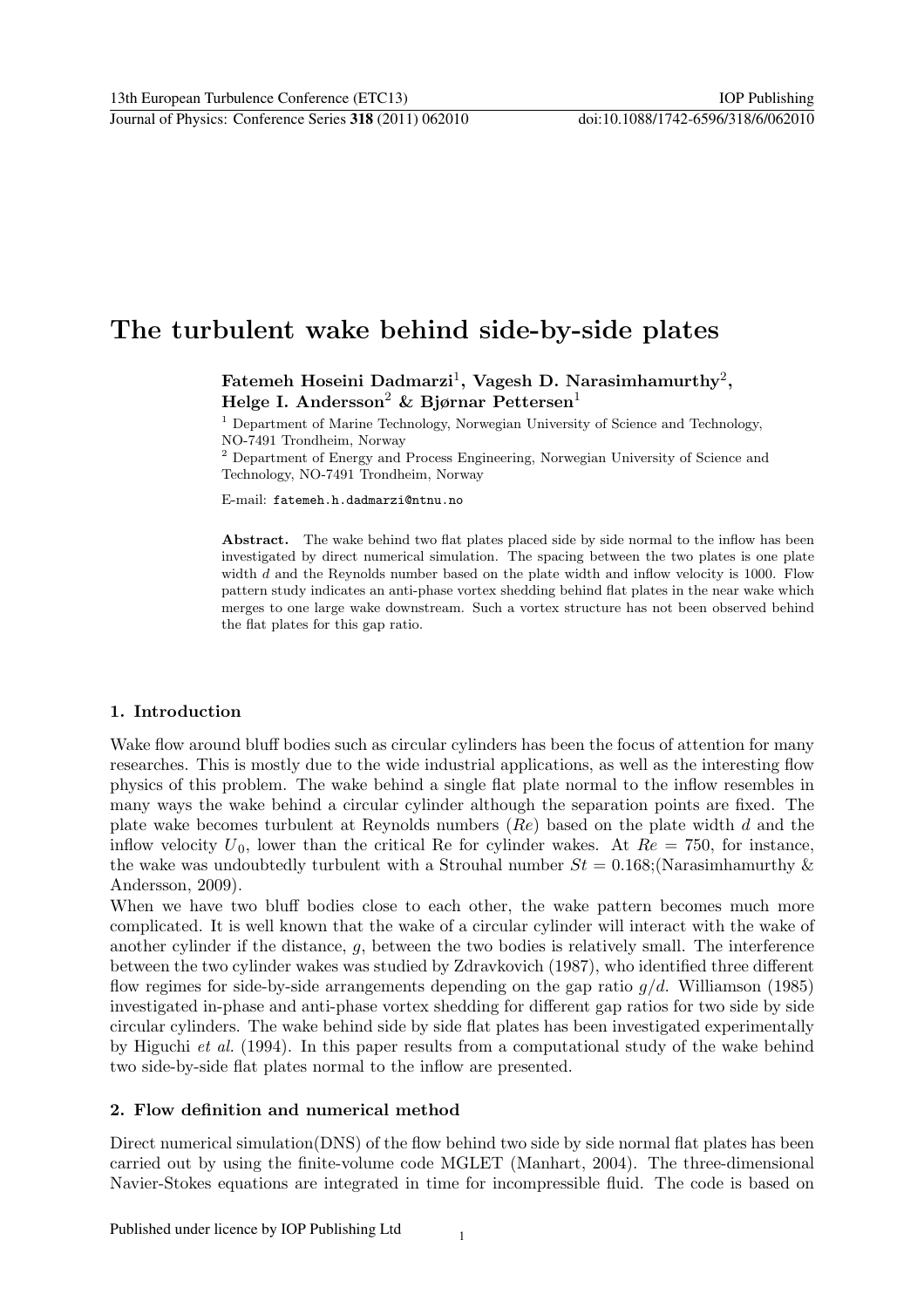$2^{nd}$ -order central differencing scheme for spatial discretization and  $3^{rd}$ -order explicit Runge-Kutta scheme for marching in time with an iterative SIP (strongly implicit procedure) solver for Poisson equation on staggered Cartesian grid. A direct forcing immersed boundary method is employed to represent the solid-body inside the fluid-domain by means of internal boundary condition at the Cartesian grid points(Peller et al., 2006). The two flat plates are normal to the inflow and the distance between them is chosen to be one plate width d. The thickness of the plates is 0.02d. Reynolds number based on one plate width d and uniform inflow velocity  $U_0$  is set to 1000. All spatial dimensions and velocities are normalized by the plate width and inflow velocity. The size of the computational domain is  $L_x = 35d$ ,  $L_y = 6d$  and  $L_z = 18d$  (Figure 1) and the number of grid points is  $704\times120\times464$ .

Boundary conditions in this simulation include uniform inflow velocity without any free-stream perturbation at inlet, free slip boundary condition for the top and bottom walls, periodic boundary condition for the side walls and Neumann boundary condition at outlet. The time step is chosen to be  $\Delta t = 0.0005 d/U_0$ .



Figure 1. Computational domain, front view (not to scale).

#### 3. Results and discussion

Figure 2 shows the instantaneous spanwise vorticity field at different spanwise planes. In these cross-sectional planes, from a large-scale point of view, the vorticity has almost the same feature. Figure 2 also indicates that both the near-wakes are equal in size, however, the two vortex streets are coupled and exhibits symmetry along the gap axis. Such an anti-phase vortex shedding was also observed behind two square cylinders with gap ratio  $g/d = 1.5$  and Reynolds number  $Re = 2262$  by Yen & Liu (2011) in their experimental work. In addition, Higuchi *et al.* (1994) have found a similar wake pattern behind two flat plates for  $q/d = 2$ . However, they reported asymmetric wake at gap ratio  $q/d = 1$ , which is in contrast to the present observation. This discrepancy can be due to the different Reynolds number and plate thickness used in both the studies. Reynolds number in their experiment was 1500 and the plate thickness was around 10 times larger than ours. Zdravkovich (1987) has reported such a coupled vortex street for  $g/d > 1.7$  for two circular cylinders, and it has not been observed behind the side-by-side plates for  $q/d = 1$ .

Figure 3 shows a close up of the near wake vortex structure. It is evident that the two shear layers separated from the inner gap edges, roll up differently from the shear layers separated from the outer free edges of the plates. The gap is not wide enough for the vortices to roll-up independently and structures in the inner wake are therefore slightly deformed.

The near-wake becomes distinctly destabilized 5d - 8d downstream of the plates and it is noteworthy that the destabilization first occurs in the central part of the wake, i.e. downstream of the gap. The Karman vortices which emerged from the outer shear layers still remain almost regular. The distinct differences between the outer and inner shear layers are probably due to the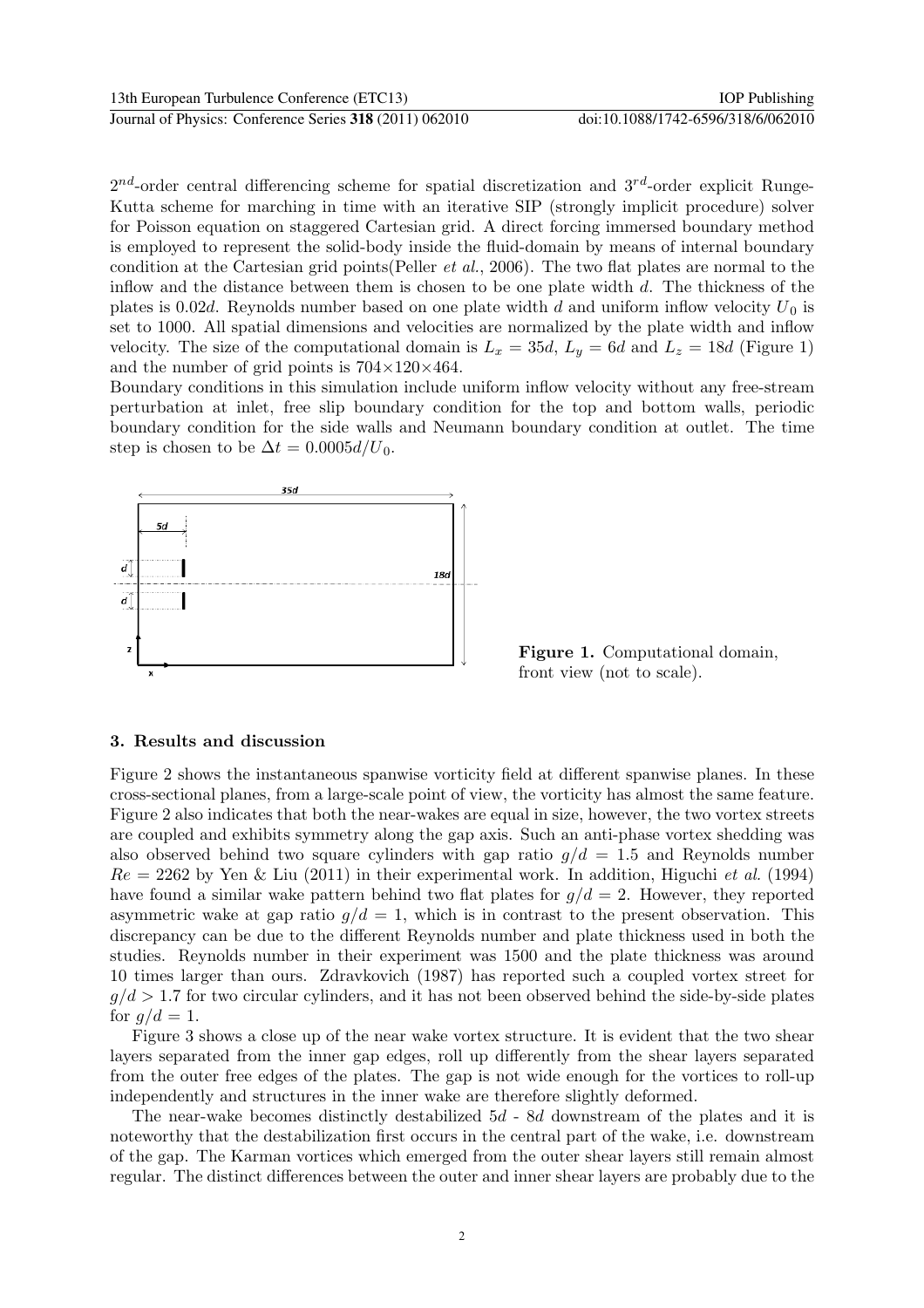



Figure 2. Instantaneous spanwise vorticity field at different cross section planes along the span: (a)  $y/d = 1.5$ ; (b)  $y/d = 3$ ; (c)  $y/d = 4.5$ . Plates are positioned at  $x/d = 5$ .

higher shear rates in the latter due to the substantial flow acceleration through the gap. About 10d downstream of the plates (see Figure 2), the wake flow appears completely destabilized and fully turbulent. The symmetry about the geometrical center-plane does no longer exist and the flow appears as a single vortex street with alternating large-scale vortices. In contrast, at low Reynolds number (around 200) Williamson (1985) observed that anti-phase vortex streets keep their pattern and are stable. Nevertheless a combined wake structure, similar to what we have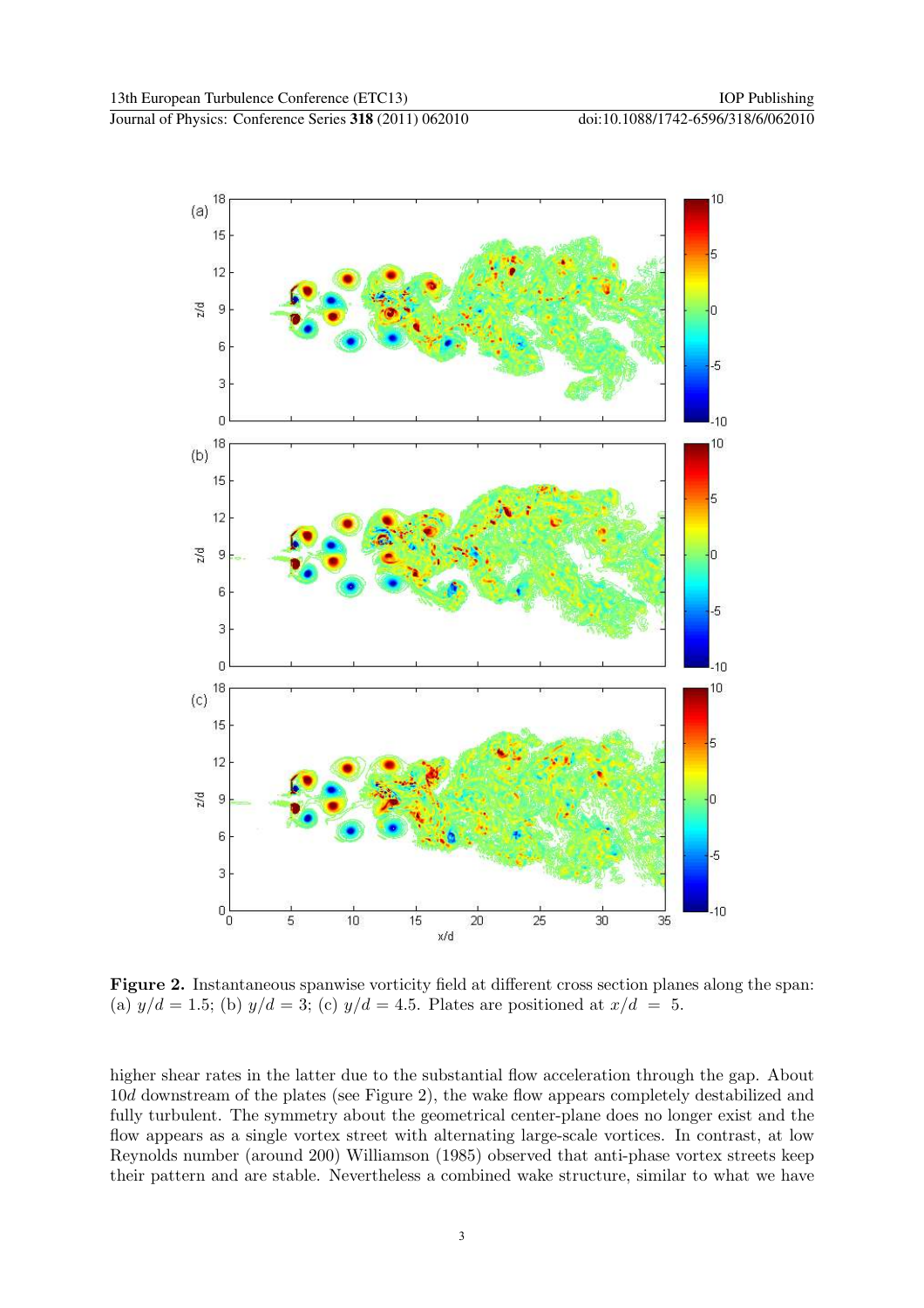



found here, was reported by Higuchi *et al.* (1994) at high Reynolds number ( $Re = 1500$ ). The instantaneous streamwise vorticity field in Figure 4 clearly demonstrates the anisotropic nature of the wake flow. Observe that there is an order of magnitude (10) difference when compared to the spanwise vorticity field in Figure 2(b).



**Figure 4.** Instantaneous streamwise vorticity field at spanwise cross section plane  $y/d = 3$  in Fig.2 (b).

In order to calculate shedding frequency, the time trace of cross-stream velocity  $w$  was sampled along lines parallel to the plates at 2d and 20d downstream of outer edge of both plates ( $z/d = 7.5 \& 10.5$ ). The total sampling time was  $140d/U_0$  which is approximately equal to 28 shedding cycles. The power spectra of the velocity data using Fast Fourier Transform (FFT) is shown in Figure 5. In the near wake (2d downstream) we found that the shedding frequency is the same on both sides of wake. The velocity power spectrum shows the dominant frequency (Strouhal number  $St = fd/U_0$ ) is about 0.1755. We have observed two and three times of the dominant frequency in the wake, which is 0.3433 and 0.5188. These harmonic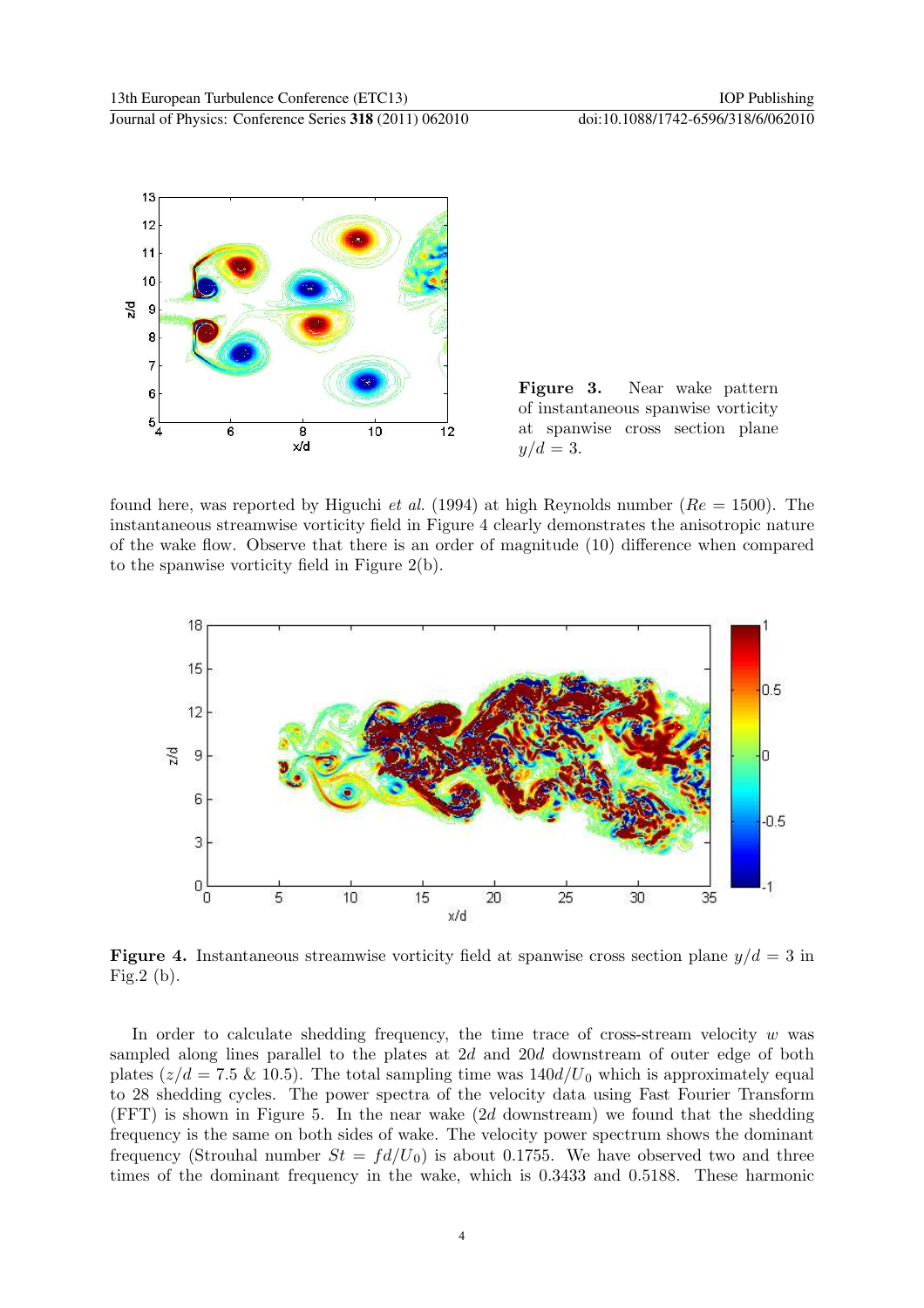frequencies may indicate that we have transitional wake flow in the near wake. Further study is needed to identify more details of the near wake structure.



**Figure 5.** Velocity power spectrum (a) at near wake (2d downstrean);  $St = 0.1755, 0.3433$  & 0.5188 are marked by  $\circ$  and (b) at turbulent part (20d downstrean)

In the turbulent part (20d downstream) the Strouhal number is different from the near wake. Although the symmetry has been broken by transition to turbulence, the shedding frequency is surprisingly the same on both sides of the wake. However, the Strouhal number based on d has been reduced to 0.12 in the turbulent part of the wake. If St is chosen to be based on the overall width of the configuration, 3d, then it will be equal to 0.36 which seems abnormally high.

For more understanding, the mean drag coefficient is calculated. The obtained values are around 3.3 for one of the plates and 3.4 for the other, which are surprisingly high. This may be due to the short sampling time adopted for the averaging process. Further investigation will be carried out by the authors in order to clarify these matters.

## 4. Conclusion

The wake behind two flat plates placed side by side and normal to the inflow has been investigated by DNS. Instantaneous vorticity structures are presented. Flow pattern study indicated an antiphase vortex shedding behind flat plates for gap ratio  $q/d = 1$  in the near wake which merges to one large wake downstream. Such a coupled vortex street has not been observed behind the flat plates for this gap ratio. Shedding frequency in the form of Strouhal number and mean drag coefficient were calculated and reported. Mean drag coefficients were surprisingly high which can be the result of short time sampling. Further investigation is needed to clarify these matters.

## Acknowledgments

This work is funded by The Research Council of Norway. The first author is the recipient of a research fellowship offered by The Research Council of Norway.